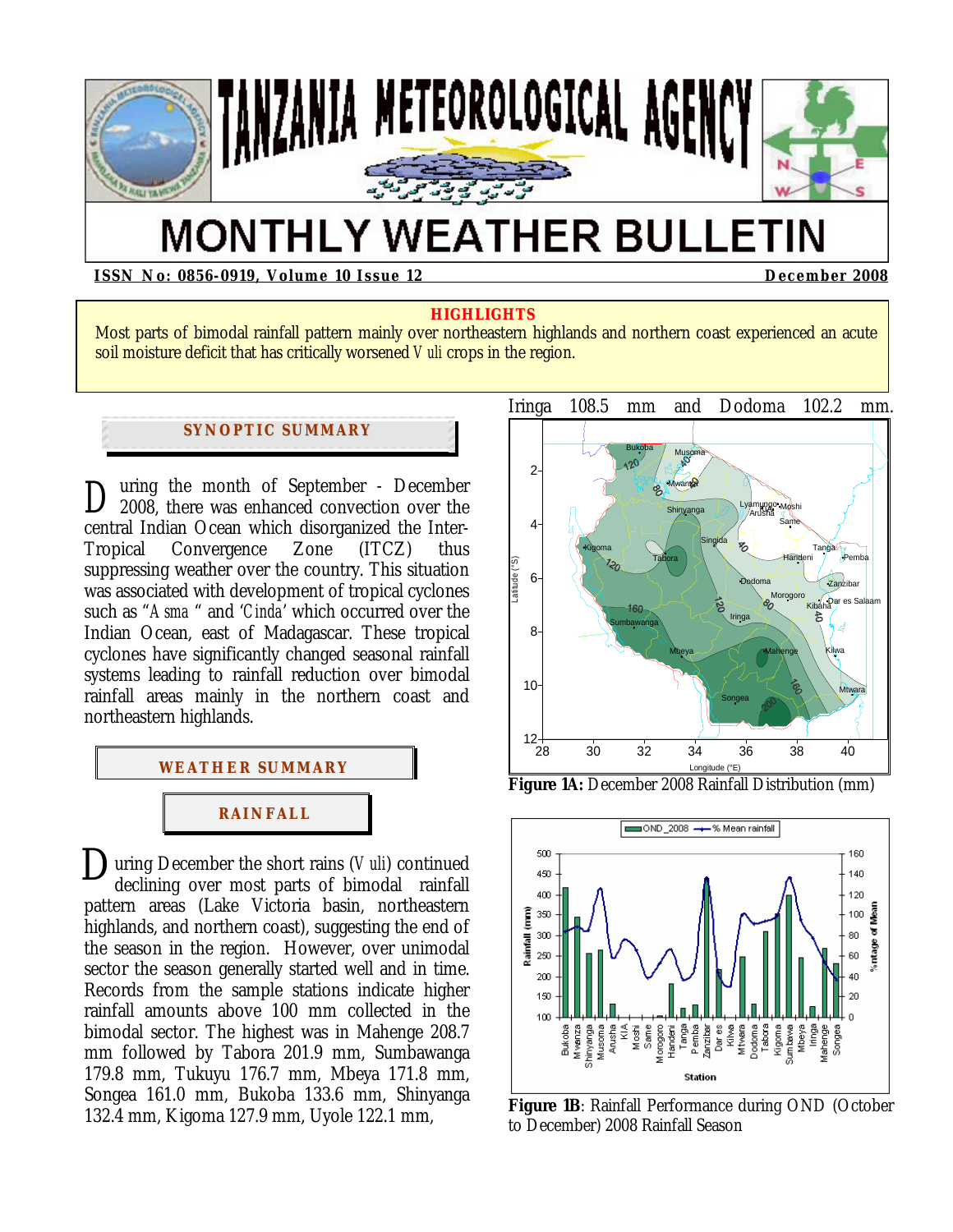Other stations mostly over bimodal sector reported rainfall below 40 mm for the month as shown in Figure 1A.

The October – December (OND) short rains "*Vuli*" rainfall season did not perform well as most of the bimodal areas received below normal rains (<80% of normal) with the northeastern highlands and northern coast being the most affected areas as indicated in Figure 1B.

## **MEAN AIR TEMPERATURE**

 $W$ arm temperatures were experienced over much<br>of the country during the month indicating of the country during the month indicating persistence of the warm season. The mean maximum temperature ranged between just above 33 ºC and below 25 ºC as indicated in Figure 2A. The highest mean maximum temperature recorded during the month was about 33.7 °C at Moshi with an absolute highest maximum of about 34.8 °C during the third dekad of the month. The lowest mean maximum temperature was about 23.4 °C over Sumbawanga in the southwestern highlands. The mean minimum air temperature ranged from just below 12 ºC to slightly above 25 ºC.



**Figure 2A**: December 2008 Mean Maximum Temperature (°C)

The lowest value of the mean minimum temperature of about 12.8 °C was recorded at Arusha, while the highest value of about 24.9°C was observed at Tanga and Pemba in the northern coast as shown in Fig. 2B.



**Figure 2B:** December 2008 Mean Minimum Temperature (°C)

An absolute minimum temperature of about 12.4°C was also recorded at Arusha during the third dekad of the month.

**MEAN SUNSHINE HOURS** 

Sunshine duration across the country during<br>December indicates that the mean bright sunshine DDecember indicates that the mean bright sunshine hours ranged from about 4 hrs/day to 10 hrs/day as shown in Figure



**Figure 3:** December 2008 Mean Sunshine Hours (hrs/day)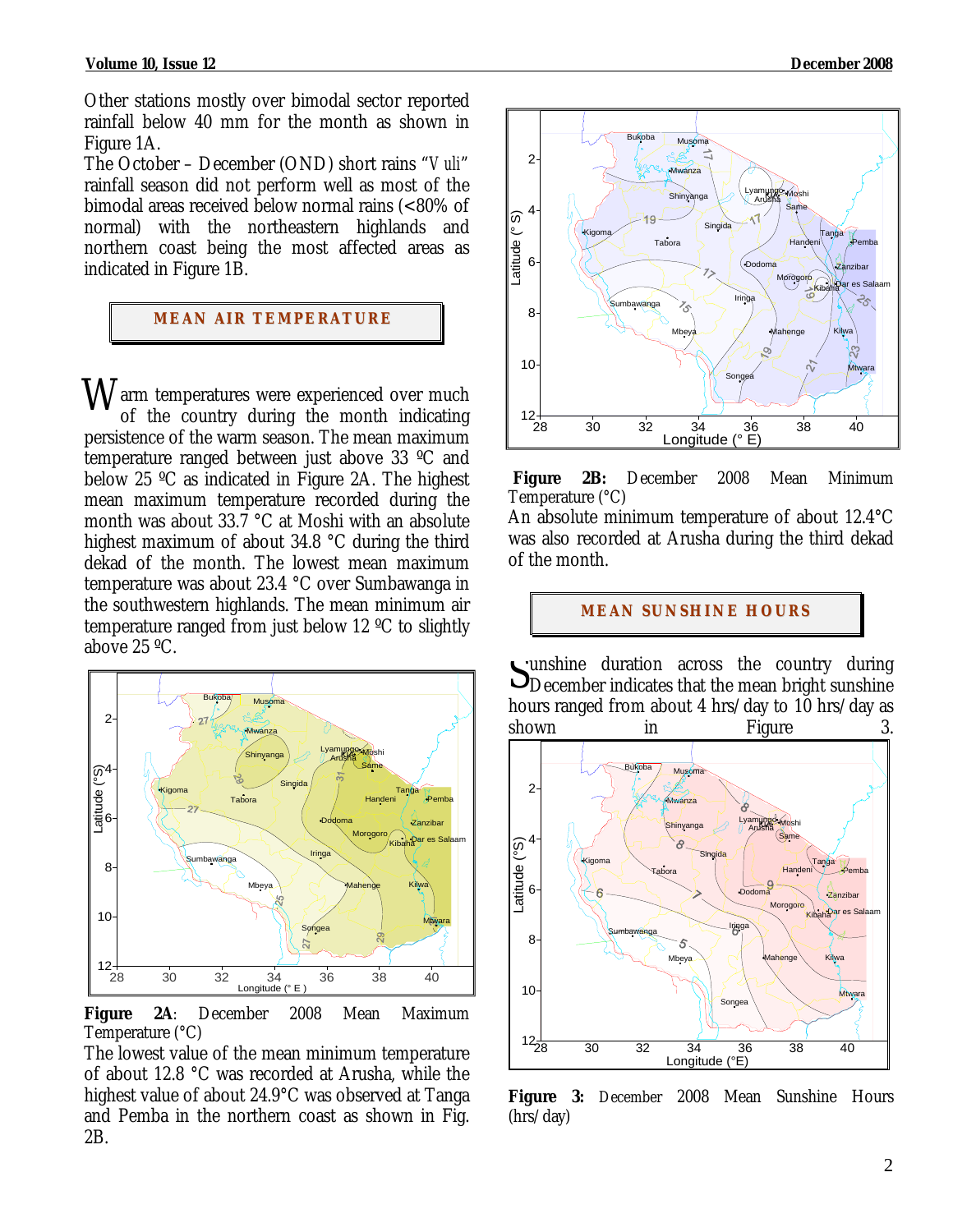Long bright sunshine hours  $(> 9 \text{ hrs/day})$  occurred over coastal belt and northeastern highlands including islands of Zanzibar and Pemba. Cloudy conditions shortened bright sunshine durations (< 4 hrs/day) over southwestern highlands as depicted in Figure 3.

## **MEAN WI ND SPEED**

uring the period mean wind speeds across the During the period mean wind speeds across the country ranged between about 1 to 15 km/hr as indicated in Figure 4. Some parts of northeastern highlands experienced windy conditions that exceeded 15 km/hr. Slight wind conditions and low wind speeds of below 4 km/hr were recorded over east and south of Lake Victoria basin, parts of Tabora and Shinyanga regions as well as parts of southwestern highlands as shown in Figure 4. However windy conditions have increased occurrences of higher evaporation rates*.* 



**Fig 4:** December 2008 Mean wind speed (mm)

#### **SATELLITE I NFORMATION**

 $\mathbf{f}$  ean vegetation condition during the month of Mean vegetation condition during the month of<br>December is indicated in Figure 5 in a NOAA satellite imagery, depicting the Normalized Difference Vegetation Index (NDVI). The status of vegetation condition was generally poor over northeastern highlands (Arusha, Kilimanjaro, and Manyara regions), as depicted by low to very low NDVI levels in Fig. 5. However, areas over the

coastal belt, western, and Lake Victoria Basin indicate medium to high vegetation greening as a result of improved soil moisture levels. Moderate vegetation conditions persisted during December over central regions and parts of northeastern highlands depicting declined pasture supply for livestock and wildlife.



**Fig 5:** Vegetation condition for the period of Dec, 2008

#### **AGROMETEOROLOGICAL SUMMARY**

uring December most parts of bimodal areas, except west of Lake Victoria Basin experienced acute soil moisture deficits that critically affected most crops in this region which were at between vegetative and near ripeness stages. The situation was clearly observed over eastern parts of Lake Victoria basin, (Mwanza, Shinyanga north and Mara regions), northeastern highlands (Rombo and Karatu districts, Lyamungu and lower Same), northern coast (Pangani and Handeni districts) and Kibaha district in Pwani region where crop growth and development mostly for maize and beans failed. Except the western Lake Victoria basin which received normal rains, over northeastern highlands and northern coast some farmers were unable to plant during the *vuli* cropping season due to the prevailed poor soil moisture conditions.  $D_{\epsilon}$ 

Over the unimodal sector (central, western, southwestern highlands, southern and southern coast regions) planting of maize, beans and paddy in several areas was carried out well as facilitated by